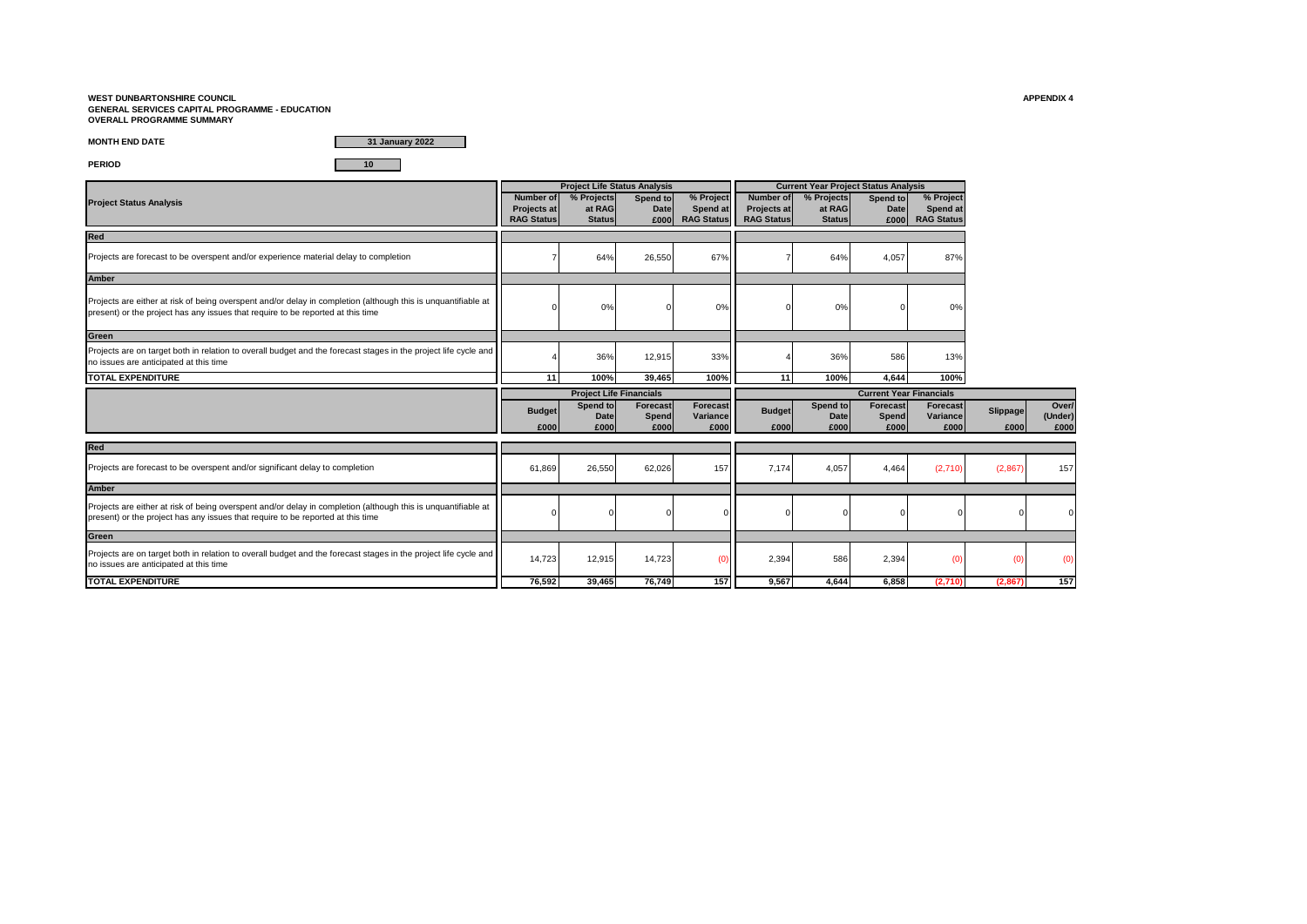# **WEST DUNBARTONSHIRE COUNCIL GENERAL SERVICES CAPITAL PROGRAMME ANALYSIS OF PROJECTS AT RED ALERT STATUS**

| <b>APPENDIX 5</b> |  |  |  |
|-------------------|--|--|--|
|                   |  |  |  |

| <b>PERIOD END DATE</b>                                                                                                                                                                |                                                                      |                      |                                | 31 January 2022           |          |           |
|---------------------------------------------------------------------------------------------------------------------------------------------------------------------------------------|----------------------------------------------------------------------|----------------------|--------------------------------|---------------------------|----------|-----------|
| <b>PERIOD</b>                                                                                                                                                                         |                                                                      |                      |                                | 10                        |          |           |
|                                                                                                                                                                                       |                                                                      |                      | <b>Project Life Financials</b> |                           |          |           |
| <b>Budget Details</b>                                                                                                                                                                 | <b>Budget</b>                                                        | <b>Spend to Date</b> |                                | <b>Forecast</b><br>Spend  | Variance |           |
|                                                                                                                                                                                       | £000                                                                 | £000                 | %                              | £000                      | £000     | %         |
| <b>AV Equipment - Education</b>                                                                                                                                                       |                                                                      |                      |                                |                           |          |           |
| <b>Project Life Financials</b>                                                                                                                                                        | 1.110                                                                | 185                  | 17%                            | 1,110                     | $\Omega$ | 0%        |
| <b>Current Year Financials</b>                                                                                                                                                        | 443                                                                  | 58                   | 13%                            | 126                       | (317)    | $-72%$    |
| <b>Project Description</b>                                                                                                                                                            | Purchase of AV Equipment for Education.                              |                      |                                |                           |          |           |
| <b>Project Manager</b>                                                                                                                                                                | David Jones/ Julie McGrogan                                          |                      |                                |                           |          |           |
| <b>Chief Officer</b>                                                                                                                                                                  | Laura Mason                                                          |                      |                                |                           |          |           |
| <b>Project Lifecycle</b>                                                                                                                                                              | <b>Planned End Date</b>                                              |                      | 31-Mar-29                      | <b>Forecast End Date</b>  |          | 31-Mar-29 |
| Main Issues / Reason for Variance                                                                                                                                                     |                                                                      |                      |                                |                           |          |           |
| Although there is slippage caused mainly by the academic year starting several months after the financial year the project is still on                                                |                                                                      |                      |                                |                           |          |           |
| track to be completed by the planned end date.                                                                                                                                        |                                                                      |                      |                                |                           |          |           |
| <b>Mitigating Action</b>                                                                                                                                                              |                                                                      |                      |                                |                           |          |           |
| None available at this time.                                                                                                                                                          |                                                                      |                      |                                |                           |          |           |
| <b>Anticipated Outcome</b>                                                                                                                                                            |                                                                      |                      |                                |                           |          |           |
| Purchase of AV Equipment for Education.                                                                                                                                               |                                                                      |                      |                                |                           |          |           |
| Kilpatrick School - New Build                                                                                                                                                         |                                                                      |                      |                                |                           |          |           |
| <b>Project Life Financials</b>                                                                                                                                                        | 10,950                                                               | 11,067               | 101%                           | 11,067                    | 117      | 1%        |
| <b>Current Year Financials</b>                                                                                                                                                        | $\Omega$                                                             | 117                  | 0%                             | 117                       | 117      | 0%        |
| <b>Project Description</b>                                                                                                                                                            | Design and build of construction of Additional Support Needs School. |                      |                                |                           |          |           |
| <b>Project Manager</b>                                                                                                                                                                | Lesley Woolfries/ Craig Jardine                                      |                      |                                |                           |          |           |
| <b>Chief Officer</b>                                                                                                                                                                  | Laura Mason                                                          |                      |                                |                           |          |           |
| Project Lifecycle<br>Main Issues / Reason for Variance                                                                                                                                | Planned End Date                                                     |                      |                                | 31-Mar-21 Actual End Date |          | 09-Aug-17 |
| The Final Account has been agreed with final payment now paid. Project was physically complete August 2017 with retentions now<br>fully paid, Making Good Defects Certificate issued. |                                                                      |                      |                                |                           |          |           |
| <b>Mitigating Action</b>                                                                                                                                                              |                                                                      |                      |                                |                           |          |           |
| None available at this time.                                                                                                                                                          |                                                                      |                      |                                |                           |          |           |
| <b>Anticipated Outcome</b>                                                                                                                                                            |                                                                      |                      |                                |                           |          |           |
| Project complete albeit over budget.                                                                                                                                                  |                                                                      |                      |                                |                           |          |           |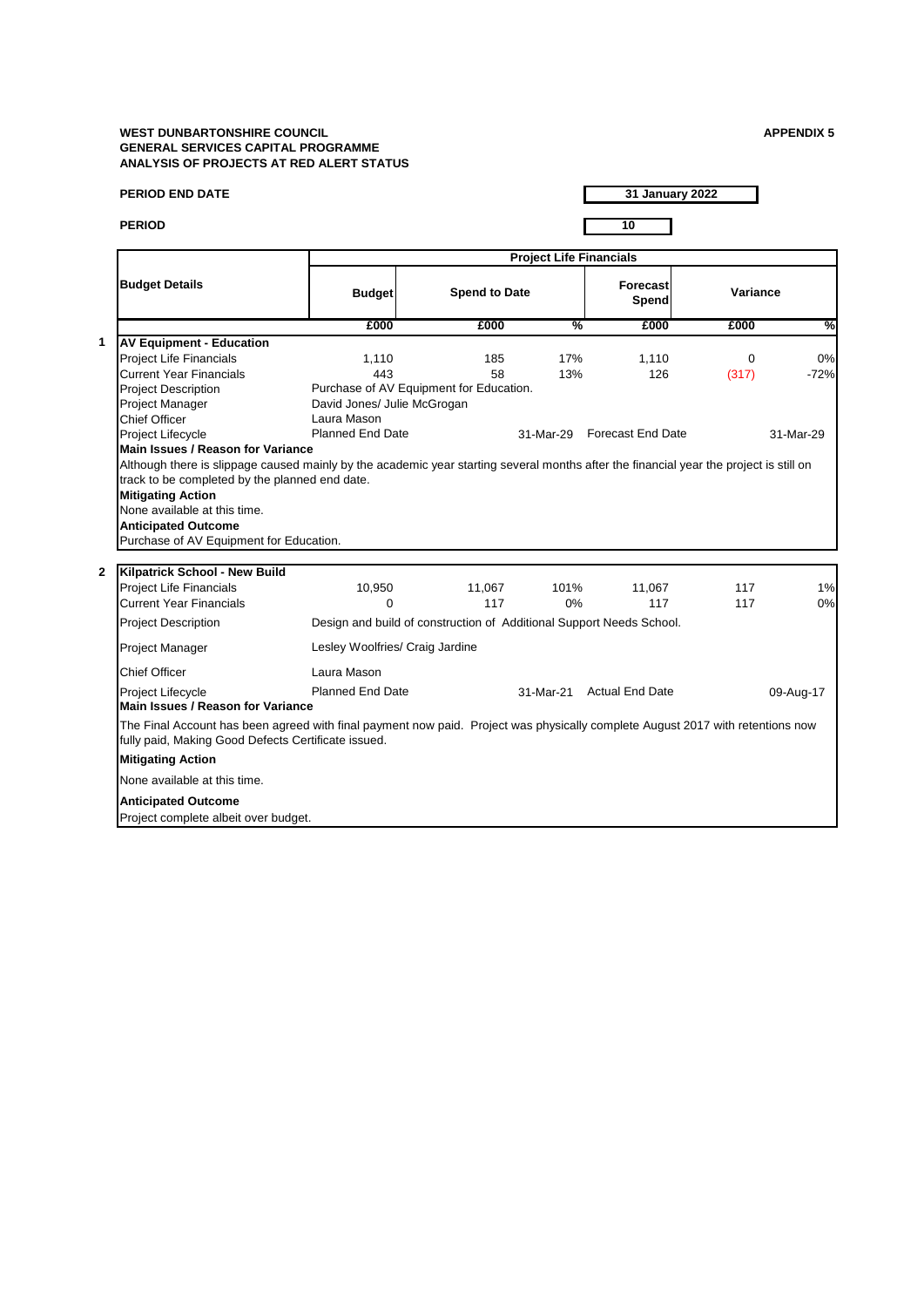#### **WEST DUNBARTONSHIRE COUNCIL APPENDIX 5 GENERAL SERVICES CAPITAL PROGRAMME ANALYSIS OF PROJECTS AT RED ALERT STATUS**

| <b>PERIOD END DATE</b>                                                                                                                                                                                                                                                                                                                                                                                                                                                                                                                                                                                                                                                                                                                                                                                                                                                                                                                                                                                                                                                                                                                                                                                                                                                                                                                                                                                                                                                                                                                                                                                                                                                                                                                                                                                                                                                                                                                                                                                                            |                                                |                      |                                | 31 January 2022             |                     |              |
|-----------------------------------------------------------------------------------------------------------------------------------------------------------------------------------------------------------------------------------------------------------------------------------------------------------------------------------------------------------------------------------------------------------------------------------------------------------------------------------------------------------------------------------------------------------------------------------------------------------------------------------------------------------------------------------------------------------------------------------------------------------------------------------------------------------------------------------------------------------------------------------------------------------------------------------------------------------------------------------------------------------------------------------------------------------------------------------------------------------------------------------------------------------------------------------------------------------------------------------------------------------------------------------------------------------------------------------------------------------------------------------------------------------------------------------------------------------------------------------------------------------------------------------------------------------------------------------------------------------------------------------------------------------------------------------------------------------------------------------------------------------------------------------------------------------------------------------------------------------------------------------------------------------------------------------------------------------------------------------------------------------------------------------|------------------------------------------------|----------------------|--------------------------------|-----------------------------|---------------------|--------------|
| <b>PERIOD</b>                                                                                                                                                                                                                                                                                                                                                                                                                                                                                                                                                                                                                                                                                                                                                                                                                                                                                                                                                                                                                                                                                                                                                                                                                                                                                                                                                                                                                                                                                                                                                                                                                                                                                                                                                                                                                                                                                                                                                                                                                     |                                                |                      |                                | 10                          |                     |              |
|                                                                                                                                                                                                                                                                                                                                                                                                                                                                                                                                                                                                                                                                                                                                                                                                                                                                                                                                                                                                                                                                                                                                                                                                                                                                                                                                                                                                                                                                                                                                                                                                                                                                                                                                                                                                                                                                                                                                                                                                                                   |                                                |                      | <b>Project Life Financials</b> |                             |                     |              |
| <b>Budget Details</b>                                                                                                                                                                                                                                                                                                                                                                                                                                                                                                                                                                                                                                                                                                                                                                                                                                                                                                                                                                                                                                                                                                                                                                                                                                                                                                                                                                                                                                                                                                                                                                                                                                                                                                                                                                                                                                                                                                                                                                                                             | <b>Budget</b>                                  | <b>Spend to Date</b> |                                | <b>Forecast</b><br>Spend    | Variance            |              |
|                                                                                                                                                                                                                                                                                                                                                                                                                                                                                                                                                                                                                                                                                                                                                                                                                                                                                                                                                                                                                                                                                                                                                                                                                                                                                                                                                                                                                                                                                                                                                                                                                                                                                                                                                                                                                                                                                                                                                                                                                                   | £000                                           | £000                 | %                              | £000                        | £000                | %            |
| <b>Schools Estate Improvement Plan</b><br><b>Project Life Financials</b><br><b>Current Year Financials</b>                                                                                                                                                                                                                                                                                                                                                                                                                                                                                                                                                                                                                                                                                                                                                                                                                                                                                                                                                                                                                                                                                                                                                                                                                                                                                                                                                                                                                                                                                                                                                                                                                                                                                                                                                                                                                                                                                                                        | 20,000<br>6,200                                | 14,452<br>3,815      | 72%<br>62%                     | 20,000<br>4,124             | $\Omega$<br>(2,075) | 0%<br>$-33%$ |
| <b>Project Description</b>                                                                                                                                                                                                                                                                                                                                                                                                                                                                                                                                                                                                                                                                                                                                                                                                                                                                                                                                                                                                                                                                                                                                                                                                                                                                                                                                                                                                                                                                                                                                                                                                                                                                                                                                                                                                                                                                                                                                                                                                        | Improvement of Schools Estate.                 |                      |                                |                             |                     |              |
| Project Manager                                                                                                                                                                                                                                                                                                                                                                                                                                                                                                                                                                                                                                                                                                                                                                                                                                                                                                                                                                                                                                                                                                                                                                                                                                                                                                                                                                                                                                                                                                                                                                                                                                                                                                                                                                                                                                                                                                                                                                                                                   | Lesley Woolfries/ Michelle Lynn/ Craig Jardine |                      |                                |                             |                     |              |
| <b>Chief Officer</b>                                                                                                                                                                                                                                                                                                                                                                                                                                                                                                                                                                                                                                                                                                                                                                                                                                                                                                                                                                                                                                                                                                                                                                                                                                                                                                                                                                                                                                                                                                                                                                                                                                                                                                                                                                                                                                                                                                                                                                                                              | Laura Mason                                    |                      |                                |                             |                     |              |
| <b>Project Lifecycle</b><br><b>Main Issues / Reason for Variance</b>                                                                                                                                                                                                                                                                                                                                                                                                                                                                                                                                                                                                                                                                                                                                                                                                                                                                                                                                                                                                                                                                                                                                                                                                                                                                                                                                                                                                                                                                                                                                                                                                                                                                                                                                                                                                                                                                                                                                                              | <b>Planned End Date</b>                        |                      |                                | 31-Mar-24 Forecast End Date |                     | 31-Mar-24    |
| The £20m project life budget is broken down as follows, £15.1m New Build Renton Campus; £0.881m St Mary's Alexandria; £0.300m<br>Additional ASN Provision (Secondary Phase); £2.5m Skills School (Senior Phase); £0.008m Balloch Campus, Lomond Base (artificial<br>grass) with the remaining budget of £1.211m unallocated at this time. The current year budget is allocated, £4.609 New Build Renton<br>Campus; £0.214m St Mary's Alexandria; £0.300m Additional ASN Provision (Secondary Phase); £1.069m Skills School (Senior<br>Phase); £0.008m Balloch Campus, Lomond Base (artificial grass). With regards to the new Renton Build Campus, the construction is<br>split into 3 phases with Phase 1 which includes the new building due to complete on 4 October 2021. The overall construction is<br>programmed to complete by 25 July 2022. (Previously April 2022 but re-programmed due to 13 week COVID-19 site closure).<br>Forecast spend for 2021/22 for this element of the project is £4.112m against a current year budget of £4.609, resulting in rephasing of<br>£0.497m to 2022/23 due to COVID-19 related delays. With regards the St Mary's Alexandria Refurbishment works, the MUGA is<br>anticipated to commence August/September. The dining and kitchen extension will not be able to commence until these works are<br>complete and due to the disruptive nature of the works and will not commence until summer 2022. This has resulted in an estimated<br>spend at St Mary's of £0.004m in 2021/22 against a budget of £0.214m resulting in rephasing of £0.210m to 2022/23. With regards to<br>Additional ASN Provision (Secondary Phase) and Skills School (Senior Phase) these are being rephased to next financial year as<br>awaiting site selection and the programme of works. Finally the installation of artificial grass at Balloch Campus is complete<br>accounting for £0.008m of the current year spend. In summary, £4.124 is expected to be spent of the current year total budget in |                                                |                      |                                |                             |                     |              |

With regards to the new Renton Campus, Officers are working to plan the migration from existing premises to work with programmed October 2021 Phase 1 completion where the new building and immediate playground and some parking provision is delivered. Overall project with Phase 2 & final phase 3 due to complete in July 2022. Ongoing dialogue with the main contractor and client to mitigate risks to Phase 1 handover date.

# **Anticipated Outcome**

**3**

Project delivered within budget and to the revised programme, following COVID-19.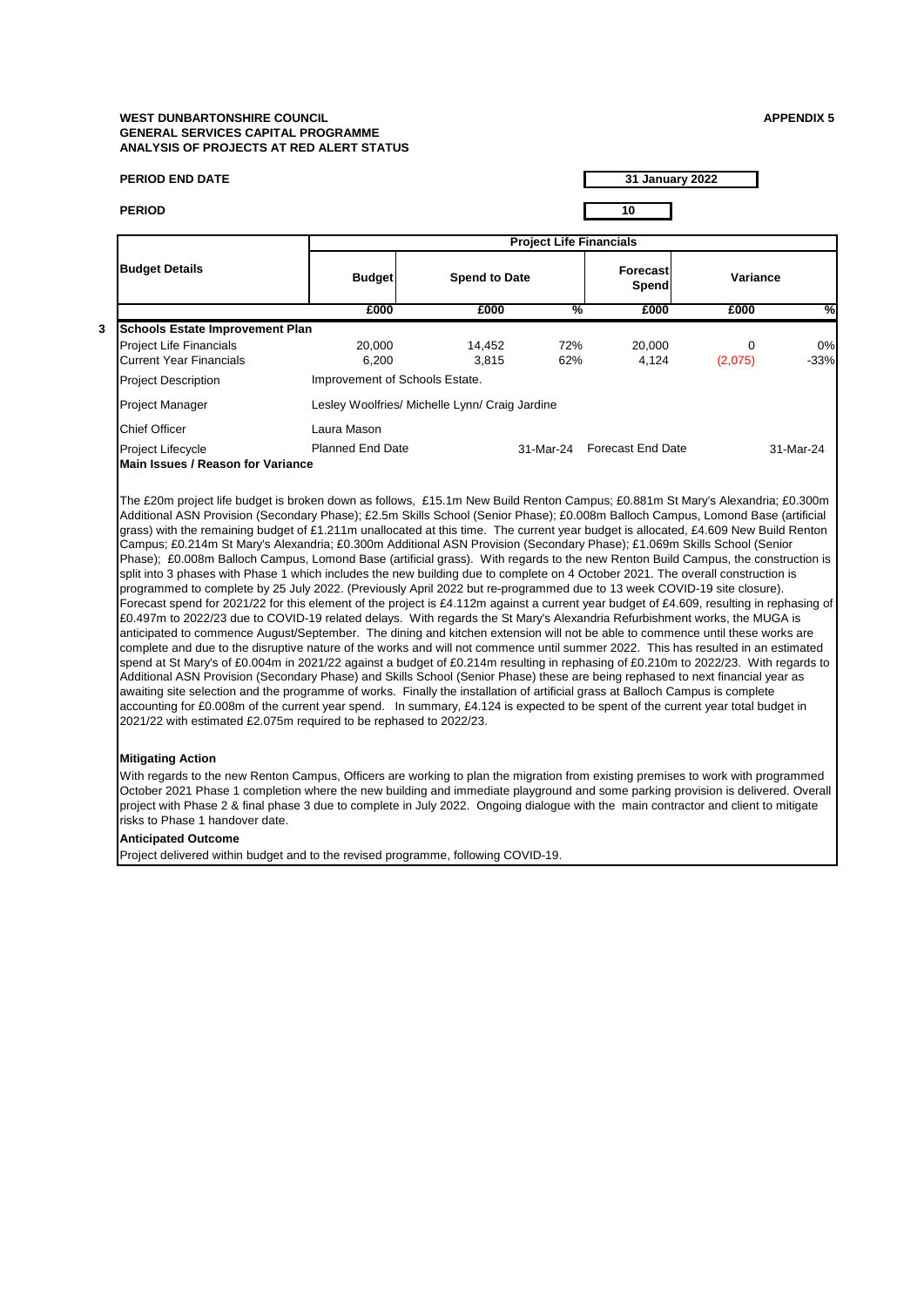## **WEST DUNBARTONSHIRE COUNCIL APPENDIX 5 GENERAL SERVICES CAPITAL PROGRAMME ANALYSIS OF PROJECTS AT RED ALERT STATUS**

|   | <b>PERIOD END DATE</b>                                                                                                                                                                                                                                                                                                                                                                                                                                                                                                                                                                                                                                                                                                                                                                                                                                                                          |                                                                                                 |                      |                                |                             | 31 January 2022 |              |
|---|-------------------------------------------------------------------------------------------------------------------------------------------------------------------------------------------------------------------------------------------------------------------------------------------------------------------------------------------------------------------------------------------------------------------------------------------------------------------------------------------------------------------------------------------------------------------------------------------------------------------------------------------------------------------------------------------------------------------------------------------------------------------------------------------------------------------------------------------------------------------------------------------------|-------------------------------------------------------------------------------------------------|----------------------|--------------------------------|-----------------------------|-----------------|--------------|
|   | <b>PERIOD</b>                                                                                                                                                                                                                                                                                                                                                                                                                                                                                                                                                                                                                                                                                                                                                                                                                                                                                   |                                                                                                 |                      |                                | 10                          |                 |              |
|   |                                                                                                                                                                                                                                                                                                                                                                                                                                                                                                                                                                                                                                                                                                                                                                                                                                                                                                 |                                                                                                 |                      | <b>Project Life Financials</b> |                             |                 |              |
|   | <b>Budget Details</b>                                                                                                                                                                                                                                                                                                                                                                                                                                                                                                                                                                                                                                                                                                                                                                                                                                                                           | <b>Budget</b>                                                                                   | <b>Spend to Date</b> |                                | Forecast<br>Spend           | Variance        |              |
|   |                                                                                                                                                                                                                                                                                                                                                                                                                                                                                                                                                                                                                                                                                                                                                                                                                                                                                                 | £000                                                                                            | £000                 | %                              | £000                        | £000            | %            |
| 4 | Schools Estate Improvement Plan - next Phase - Faifley Campus<br><b>Project Life Financials</b><br><b>Current Year Financials</b>                                                                                                                                                                                                                                                                                                                                                                                                                                                                                                                                                                                                                                                                                                                                                               | 28,860<br>318                                                                                   | 65<br>24             | $0\%$<br>7%                    | 28,860<br>53                | 0<br>(265)      | 0%<br>$-83%$ |
|   | <b>Project Description</b>                                                                                                                                                                                                                                                                                                                                                                                                                                                                                                                                                                                                                                                                                                                                                                                                                                                                      | Improvement of Schools Estate.                                                                  |                      |                                |                             |                 |              |
|   | Project Manager                                                                                                                                                                                                                                                                                                                                                                                                                                                                                                                                                                                                                                                                                                                                                                                                                                                                                 | Sharon Jump/ Craig Jardine                                                                      |                      |                                |                             |                 |              |
|   | <b>Chief Officer</b>                                                                                                                                                                                                                                                                                                                                                                                                                                                                                                                                                                                                                                                                                                                                                                                                                                                                            | Laura Mason                                                                                     |                      |                                |                             |                 |              |
|   | Project Lifecycle<br>Main Issues / Reason for Variance                                                                                                                                                                                                                                                                                                                                                                                                                                                                                                                                                                                                                                                                                                                                                                                                                                          | <b>Planned End Date</b>                                                                         |                      |                                | 31-Mar-26 Forecast End Date |                 | 31-Mar-26    |
|   | years of the Scottish Government financial support (subject to the Council adhering to the funding criteria). Site Options Appraisal has<br>taken place and Members approved the recommendation to proceed with the new Faifley Campus on the St Joseph's site at<br>Education Committee 9th June 2021. The next phase will see the appointment of design team and main contractor to proceed with<br>Design Development for the new Campus. As a result of programme changes concept design will now commence end of March 2022,<br>this will not impact on the overall completion of the project. The statutory consultation process was launched in September 2021 and a<br>report will be brought back to the Educational Services committee in 2022.<br><b>Mitigating Action</b><br>None available at this time.<br><b>Anticipated Outcome</b><br>Delivery of the project will be on time. |                                                                                                 |                      |                                |                             |                 |              |
|   |                                                                                                                                                                                                                                                                                                                                                                                                                                                                                                                                                                                                                                                                                                                                                                                                                                                                                                 |                                                                                                 |                      |                                |                             |                 |              |
| 5 | <b>Free School Meals</b><br><b>Project Life Financials</b><br><b>Current Year Financials</b>                                                                                                                                                                                                                                                                                                                                                                                                                                                                                                                                                                                                                                                                                                                                                                                                    | 199<br>100                                                                                      | 102<br>3             | 51%<br>3%                      | 199<br>3                    | 0<br>(97)       | 0%<br>$-97%$ |
|   | <b>Project Description</b>                                                                                                                                                                                                                                                                                                                                                                                                                                                                                                                                                                                                                                                                                                                                                                                                                                                                      | Provision of Capital Funding from Scottish Government to implement free school meal initiative. |                      |                                |                             |                 |              |
|   | Project Manager<br>Chief Officer<br>Project Lifecycle<br>Main Issues / Reason for Variance                                                                                                                                                                                                                                                                                                                                                                                                                                                                                                                                                                                                                                                                                                                                                                                                      | Michelle Lynn/ Craig Jardine<br>Laura Mason<br><b>Planned End Date</b>                          |                      |                                | 31-Oct-22 Forecast End Date |                 | 31-Oct-22    |
|   | Project is complete other than snagging works which can only be completed when school is closed however project end date is still on<br>target.<br><b>Mitigating Action</b><br>None available at this time.<br><b>Anticipated Outcome</b>                                                                                                                                                                                                                                                                                                                                                                                                                                                                                                                                                                                                                                                       |                                                                                                 |                      |                                |                             |                 |              |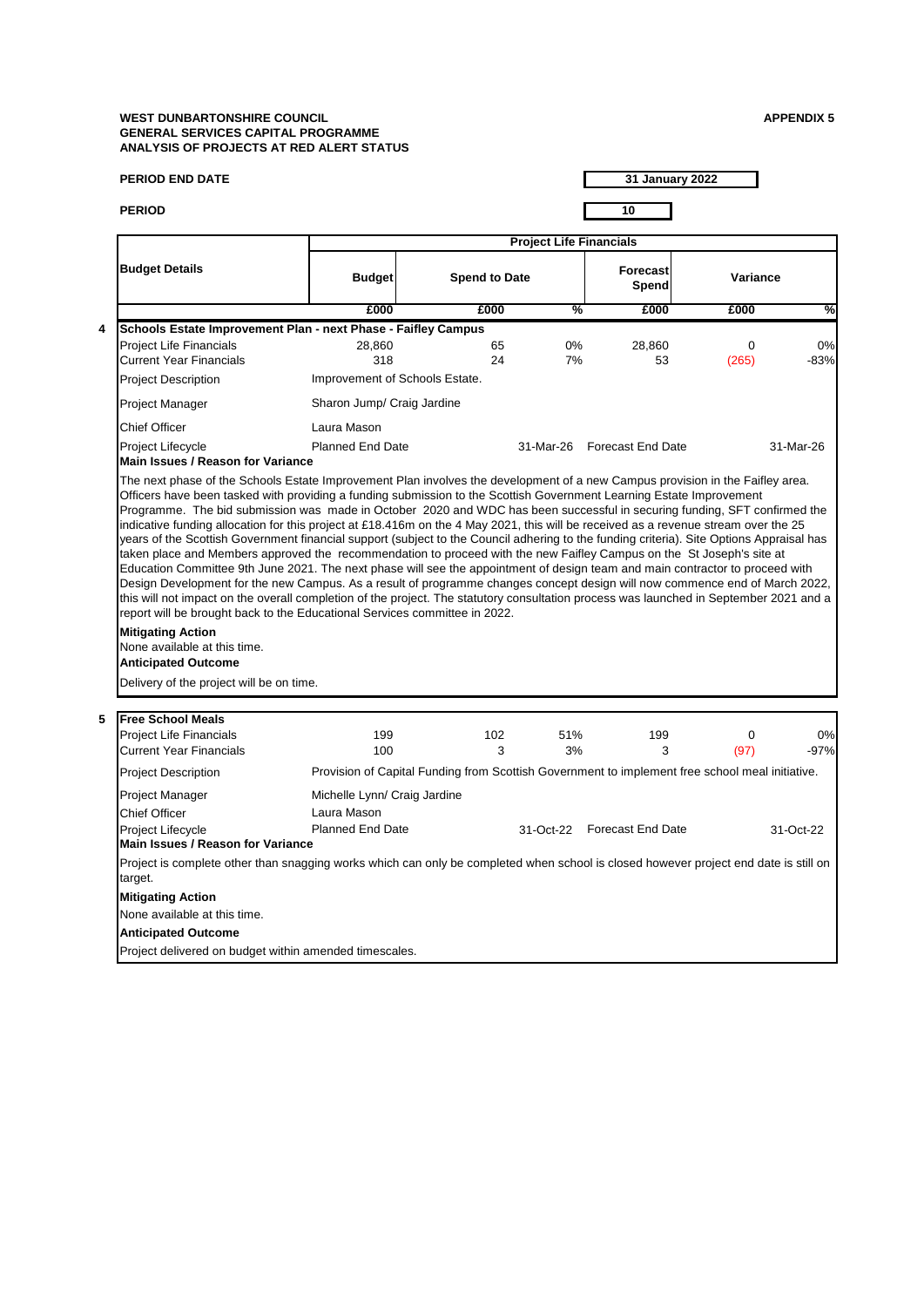## **WEST DUNBARTONSHIRE COUNCIL APPENDIX 5 GENERAL SERVICES CAPITAL PROGRAMME ANALYSIS OF PROJECTS AT RED ALERT STATUS**

| <b>PERIOD END DATE</b>                                                                                                                                                                                                |                                                                                                |                      |                                | 31 January 2022             |                   |               |
|-----------------------------------------------------------------------------------------------------------------------------------------------------------------------------------------------------------------------|------------------------------------------------------------------------------------------------|----------------------|--------------------------------|-----------------------------|-------------------|---------------|
| <b>PERIOD</b>                                                                                                                                                                                                         |                                                                                                |                      |                                | 10                          |                   |               |
|                                                                                                                                                                                                                       |                                                                                                |                      | <b>Project Life Financials</b> |                             |                   |               |
| <b>Budget Details</b>                                                                                                                                                                                                 | <b>Budget</b>                                                                                  | <b>Spend to Date</b> |                                | Forecast<br>Spend           | Variance          |               |
|                                                                                                                                                                                                                       | £000                                                                                           | £000                 | %                              | £000                        | £000              | %             |
| 6<br>Choices Programme - to assist young people who require additional support                                                                                                                                        |                                                                                                |                      |                                |                             |                   |               |
| Project Life Financials<br>Current Year Financials                                                                                                                                                                    | 750<br>113                                                                                     | 637<br>$\Omega$      | 85%<br>0%                      | 750<br>$\mathbf 0$          | $\Omega$<br>(113) | 0%<br>$-100%$ |
| <b>Project Description</b>                                                                                                                                                                                            | Bringing together Central Support Services which will include relocation of Choices Programme. |                      |                                |                             |                   |               |
| Project Manager                                                                                                                                                                                                       | Michelle Lynn/ Craig Jardine                                                                   |                      |                                |                             |                   |               |
| Chief Officer                                                                                                                                                                                                         | Laura Mason                                                                                    |                      |                                |                             |                   |               |
| Project Lifecycle<br><b>Main Issues / Reason for Variance</b>                                                                                                                                                         | <b>Planned End Date</b>                                                                        |                      |                                | 31-Mar-22 Forecast End Date |                   | 31-Mar-22     |
| The remaining budget is to be used for replacement windows, however the cost of these is currently unknown due to supplier issues<br>caused by Brexit and the work can only be carried out in a school recess period. |                                                                                                |                      |                                |                             |                   |               |
| <b>Mitigating Action</b>                                                                                                                                                                                              |                                                                                                |                      |                                |                             |                   |               |
| None available at this time.                                                                                                                                                                                          |                                                                                                |                      |                                |                             |                   |               |
| <b>Anticipated Outcome</b><br>Project delivered on budget.                                                                                                                                                            |                                                                                                |                      |                                |                             |                   |               |
| <b>Balloch Campus</b><br>7                                                                                                                                                                                            |                                                                                                |                      |                                |                             |                   |               |
| <b>Project Life Financials</b>                                                                                                                                                                                        | 0                                                                                              | 40                   | 0%                             | 40                          | 40                | 0%            |
| Current Year Financials                                                                                                                                                                                               | 0                                                                                              | 40                   | 0%                             | 40                          | 40                | 0%            |
| <b>Project Description</b>                                                                                                                                                                                            | To erect noise barrier                                                                         |                      |                                |                             |                   |               |
| Project Manager<br>Chief Officer                                                                                                                                                                                      | Michelle Lynn/ Craig Jardine<br>Laura Mason                                                    |                      |                                |                             |                   |               |
| Project Lifecycle<br><b>Main Issues / Reason for Variance</b>                                                                                                                                                         | <b>Planned End Date</b>                                                                        |                      | 31-Oct-21                      | Forecast End Date           |                   | 31-Oct-21     |
| Acoustic survey was carried out following a number of complaints by neighbours and MSP. This survey indicated that additional<br>fencing was required and this work has now been completed.                           |                                                                                                |                      |                                |                             |                   |               |
| <b>Mitigating Action</b><br>None required.                                                                                                                                                                            |                                                                                                |                      |                                |                             |                   |               |
| <b>Anticipated Outcome</b><br>Noise reduction                                                                                                                                                                         |                                                                                                |                      |                                |                             |                   |               |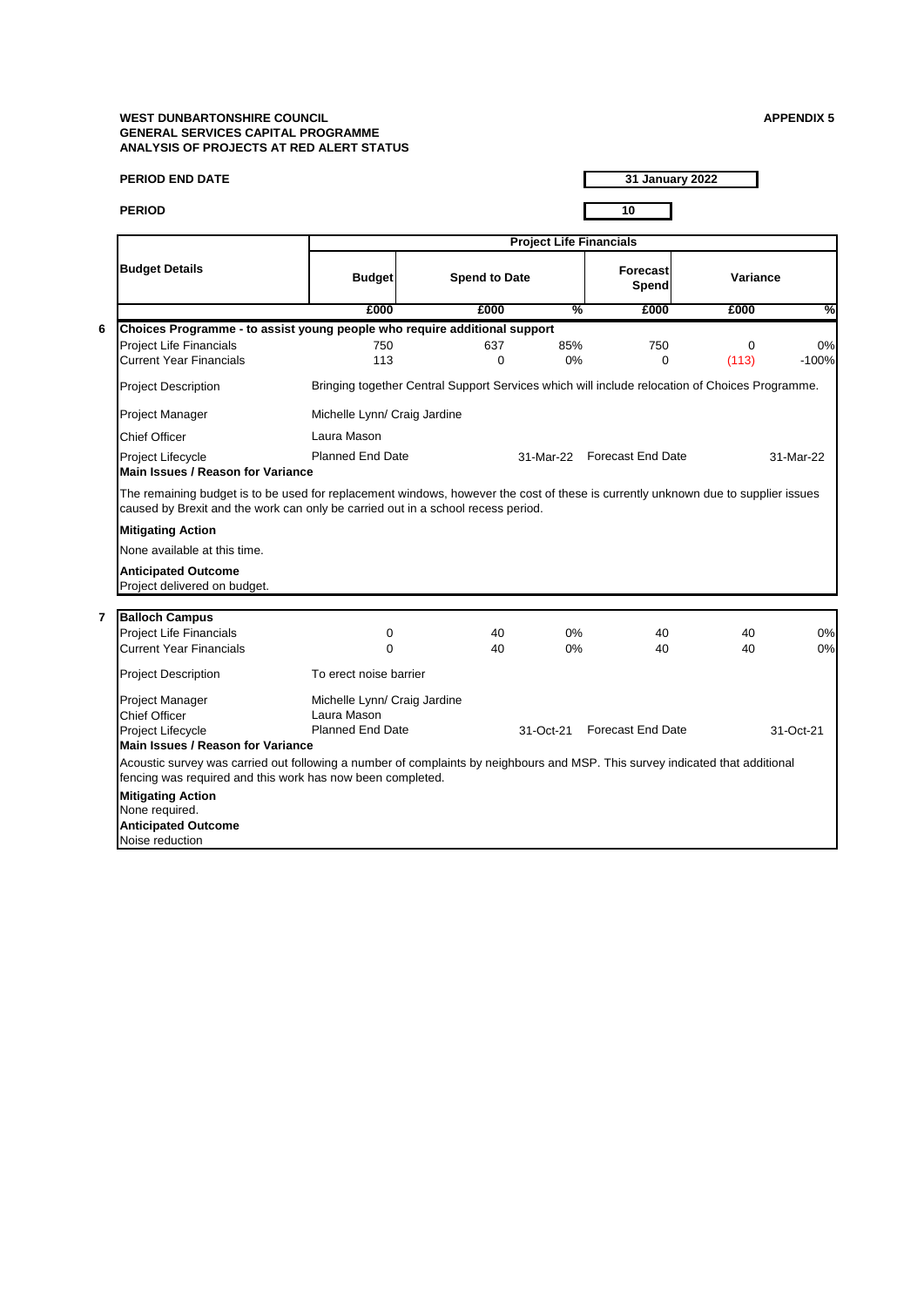#### **WEST DUNBARTONSHIRE COUNCIL APPENDIX 6 GENERAL SERVICES CAPITAL PROGRAMME ANALYSIS OF PROJECTS AT GREEN ALERT STATUS**

| <b>PERIOD END DATE</b>                                                                                                                                                                      |                              |                      |      |                                | 31 January 2022                                                                                                                                                                                                            |           |
|---------------------------------------------------------------------------------------------------------------------------------------------------------------------------------------------|------------------------------|----------------------|------|--------------------------------|----------------------------------------------------------------------------------------------------------------------------------------------------------------------------------------------------------------------------|-----------|
| <b>PERIOD</b>                                                                                                                                                                               |                              |                      |      | 10                             |                                                                                                                                                                                                                            |           |
|                                                                                                                                                                                             |                              |                      |      | <b>Project Life Financials</b> |                                                                                                                                                                                                                            |           |
| <b>Budget Details</b>                                                                                                                                                                       | <b>Budget</b>                | <b>Spend to Date</b> |      | Forecast<br>Spend              | Variance                                                                                                                                                                                                                   |           |
|                                                                                                                                                                                             | £000                         | £000                 | %    | £000                           | £000                                                                                                                                                                                                                       |           |
| <b>Digital Inclusion</b>                                                                                                                                                                    |                              |                      |      |                                |                                                                                                                                                                                                                            |           |
| Project Life Financials                                                                                                                                                                     | 376                          | 325                  | 86%  | 376                            | $\mathbf 0$                                                                                                                                                                                                                |           |
| <b>Current Year Financials</b>                                                                                                                                                              | 331                          | 280                  | 85%  | 331                            | $\Omega$                                                                                                                                                                                                                   |           |
| <b>Project Description</b>                                                                                                                                                                  | families with remote access. |                      |      |                                | Increase the ratio of chrome book devices for most disadvantaged children and families and support for                                                                                                                     |           |
| Project Manager                                                                                                                                                                             | David Jones/ Julie McGrogan  |                      |      |                                |                                                                                                                                                                                                                            |           |
| <b>Chief Officer</b>                                                                                                                                                                        | Laura Mason                  |                      |      |                                |                                                                                                                                                                                                                            |           |
| Project Lifecycle                                                                                                                                                                           | <b>Planned End Date</b>      |                      |      | 31-Mar-22 Forecast End Date    |                                                                                                                                                                                                                            | 31-Mar-22 |
| Main Issues / Reason for Variance                                                                                                                                                           |                              |                      |      |                                |                                                                                                                                                                                                                            |           |
| Additional devices have been ordered to increase the ratio of devices to pupils as part of a commitment towards a 1:1 device ratio. The project is<br>on track to be fully spent in 2021/22 |                              |                      |      |                                |                                                                                                                                                                                                                            |           |
| <b>Mitigating Action</b><br>None required at this time.                                                                                                                                     |                              |                      |      |                                |                                                                                                                                                                                                                            |           |
| <b>Anticipated Outcome</b>                                                                                                                                                                  |                              |                      |      |                                |                                                                                                                                                                                                                            |           |
| Increase the Chromebook ratio for most disadvantaged children.                                                                                                                              |                              |                      |      |                                |                                                                                                                                                                                                                            |           |
| <b>Co2 Monitors in Schools</b>                                                                                                                                                              |                              |                      |      |                                |                                                                                                                                                                                                                            |           |
| Project Life Financials                                                                                                                                                                     | 122                          | 118                  | 97%  | 122                            | 0                                                                                                                                                                                                                          |           |
| <b>Current Year Financials</b>                                                                                                                                                              | 122                          | 118                  | 97%  | 122                            | $\Omega$                                                                                                                                                                                                                   |           |
| <b>Project Description</b>                                                                                                                                                                  | Government                   |                      |      |                                | To provide all education establishments with CO2 monitors to record the levels of CO2 in learning and<br>teaching spaces, in order to adjust ventilation/heating appropriately. Progress with this is reported to Scottish |           |
| Project Manager                                                                                                                                                                             | Andrew Brown                 |                      |      |                                |                                                                                                                                                                                                                            |           |
| Chief Officer                                                                                                                                                                               | Laura Mason                  |                      |      |                                |                                                                                                                                                                                                                            |           |
| Project Lifecycle<br>Main Issues / Reason for Variance                                                                                                                                      | <b>Planned End Date</b>      |                      |      | 31-Mar-22 Forecast End Date    |                                                                                                                                                                                                                            | 31-Mar-22 |
| Project progressing and full budget spend anticipated in 2021/22.                                                                                                                           |                              |                      |      |                                |                                                                                                                                                                                                                            |           |
| <b>Mitigating Action</b>                                                                                                                                                                    |                              |                      |      |                                |                                                                                                                                                                                                                            |           |
| None required at this time.                                                                                                                                                                 |                              |                      |      |                                |                                                                                                                                                                                                                            |           |
| <b>Anticipated Outcome</b>                                                                                                                                                                  |                              |                      |      |                                |                                                                                                                                                                                                                            |           |
| Co2 Monitors in Schools                                                                                                                                                                     |                              |                      |      |                                |                                                                                                                                                                                                                            |           |
| Schools Estate Refurbishment Plan                                                                                                                                                           |                              |                      |      |                                |                                                                                                                                                                                                                            |           |
| <b>Project Life Financials</b>                                                                                                                                                              | 5,508                        | 5,503                | 100% | 5,508                          | $\mathbf 0$                                                                                                                                                                                                                |           |
| Current Year Financials                                                                                                                                                                     | 4                            | 0                    | 0%   | 4                              | (0)                                                                                                                                                                                                                        |           |
| Project Description                                                                                                                                                                         | Condition C to Condition B.  |                      |      |                                | Completion of condition surveys has been carried out to identify works required to bring various schools from                                                                                                              |           |
| Project Manager                                                                                                                                                                             | Michelle Lynn/ Craig Jardine |                      |      |                                |                                                                                                                                                                                                                            |           |
| <b>Chief Officer</b>                                                                                                                                                                        | Laura Mason                  |                      |      |                                |                                                                                                                                                                                                                            |           |
| Project Lifecycle                                                                                                                                                                           | <b>Planned End Date</b>      |                      |      | 31-Mar-22 Forecast End Date    |                                                                                                                                                                                                                            | 30-Apr-21 |
| Main Issues / Reason for Variance                                                                                                                                                           |                              |                      |      |                                |                                                                                                                                                                                                                            |           |
| Project Complete awaiting final recharges in relation to playground works.                                                                                                                  |                              |                      |      |                                |                                                                                                                                                                                                                            |           |
| <b>Mitigating Action</b><br>None required.                                                                                                                                                  |                              |                      |      |                                |                                                                                                                                                                                                                            |           |
|                                                                                                                                                                                             |                              |                      |      |                                |                                                                                                                                                                                                                            |           |
| <b>Anticipated Outcome</b><br>Project delivered on time and within budget                                                                                                                   |                              |                      |      |                                |                                                                                                                                                                                                                            |           |